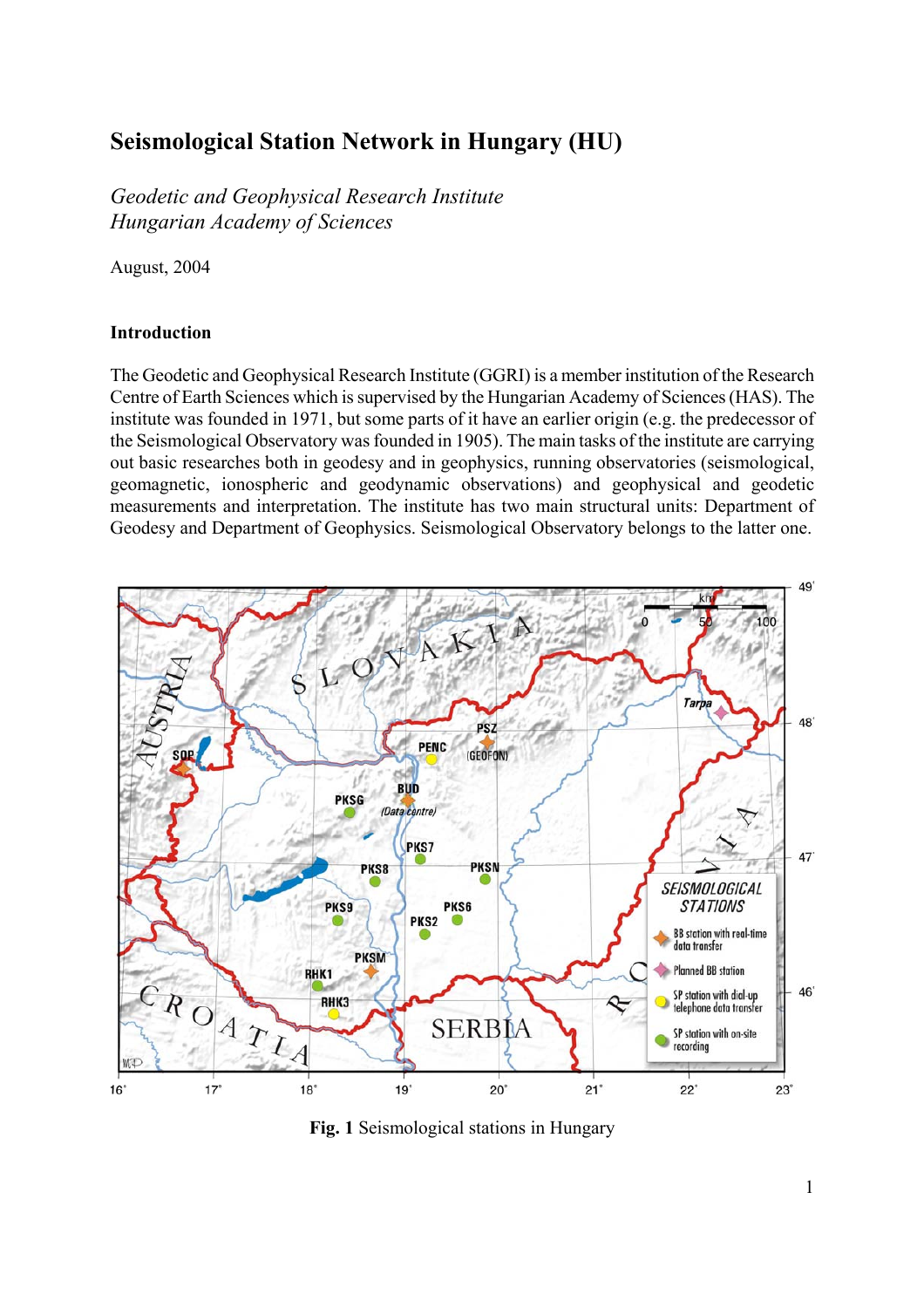## **Seismological station network**

There are 14 seismological stations in Hungary operated by two different institutions: GGRI and GeoRisk Earthquake Research Institute Ltd. The two institutions share all the measured data. Table 1 and Table 2 contain all the important data of the Hungarian seismic stations and Figure 1 shows the areal distribution of them.

There are four broadband stations in the network: PSZ which is operated in cooperation with the German GEOFON network, BUD, PKSM and SOP. PKSM has been installed with the contribution of MEREDIAN project. All these stations are equipped with STS-2 sensor, EarthData PS-6-24 or Quanterra Q380 (PKSM) digitizer and SeisComP (Seismological Communication Processor) PC.

| Code        | <b>Latitude</b><br>(N) | Longitude<br>(E) | Elev.<br>(m) | <b>Foundation</b> | <b>Station</b><br>type<br>(1) | <b>Sensor type</b><br>(2) | <b>Recording</b><br>equipment<br>(3) | Recording<br>(4) | Org.<br>(5)     |
|-------------|------------------------|------------------|--------------|-------------------|-------------------------------|---------------------------|--------------------------------------|------------------|-----------------|
| <b>BUD</b>  | 47.4836                | 19.0239          | 196          | dolomite          | 3C BB                         | STS-2                     | $PS-6-24+$<br>SeisComP PC            | $D - C$          | GGKI            |
| <b>PKSM</b> | 46.2119                | 18.6413          | 170          | granite           | 3C BB                         | STS-2                     | $0380 +$<br>SeisComP PC              | $D - C$          | GGKI            |
| <b>PSZ</b>  | 47.9184                | 19.8944          | 940          | andesite          | 3C BB                         | STS-2                     | $PS-6-24+$<br>SeisComP PC            | $D - C$          | GEOFON-<br>GGKI |
| <b>SOP</b>  | 47.6833                | 16.5583          | 260          | gneiss            | 3C BB                         | STS-2                     | $PS-6-24+$<br>SeisComP PC            | $D - C$          | GGKI            |

*Table 1* Broadband seismic stations, instrumentation and lithology

*Table 2* Other seismic stations, instrumentation and lithology

| Code             | Latitude<br>(N) | Longitude<br>(E) | Elev.<br>(m) | <b>Foundation</b> | <b>Station</b><br>type<br>(1) | <b>Sensor type</b><br>(2) | <b>Recording</b><br>equipment<br>(3) | <b>Recording</b><br>(4) | Org.<br>(5) |
|------------------|-----------------|------------------|--------------|-------------------|-------------------------------|---------------------------|--------------------------------------|-------------------------|-------------|
| <b>BUD</b>       | 47.4836         | 19.0239          | 196          | dolomite          | 3CLP                          | <b>Kirnos</b>             | drum recorder                        | $A - C$                 | GGKI        |
|                  |                 |                  |              |                   | 3C SP                         | LE-3D                     | MARS-88/MC                           | $D - E$                 | GR          |
| <b>PENC</b>      | 47.7905         | 19.2817          | 250          | alluvium          | 3C SP                         | LE-3D                     | MARS-88/MC                           | $D - E$                 | GGKI        |
| PKS <sub>2</sub> | 46.4920         | 19.2131          | 106          | sand              | 3C SP                         | LE-3D                     | <b>MARS-88/OC</b>                    | $D - E$                 | GR          |
| PKS6             | 46.5998         | 19.5645          | 120          | sand              | 3C SP                         | LE-3D                     | <b>MARS-88/OC</b>                    | $D - E$                 | GR          |
| PKS7             | 47.0473         | 19.1609          | 95           | mud               | 3C SP                         | LE-3D                     | <b>MARS-88/OC</b>                    | $D - E$                 | GR          |
| PKS8             | 46.8787         | 18.6765          | 135          | rhvolite tuff     | 3C SP                         | LE-3D                     | <b>MARS-88/OC</b>                    | $D - E$                 | GR          |
| PKS9             | 46.5870         | 18.2789          | 240          | loess             | 3C SP                         | LE-3D                     | <b>MARS-88/OC</b>                    | $D - E$                 | GR          |
| <b>PKSG</b>      | 47.3918         | 18.3907          | 200          | dolomite          | 3C SP                         | LE-3D                     | <b>MARS-88/OC</b>                    | $D - E$                 | GR          |
| <b>PKSN</b>      | 46.8972         | 19.8673          | 110          | sand              | 3C SP                         | LE-3D                     | <b>MARS-88/OC</b>                    | $D - E$                 | GR          |
| RHK <sub>1</sub> | 46.0948         | 18.0720          | 297          | limestone         | 3C SP                         | $SS-1$                    | К2                                   | $D - F$                 | GGKI-GR     |
| RHK3             | 45.8885         | 18.2521          | 420          | limestone         | 3C SP                         | LE-3D                     | MARS-88/MC                           | $D - E$                 | GGKI-GR     |

(1) 1C – one component vertical seismometer; 3C – three component seismometer

SP – short period seismometer; BB – broad band seismometer; LP – long period seismometer

(2) STS-2 – Streckeisen broad band seismometer

LE-3D – Lennartz three directional 1Hz geophone

SS-1 – Kinemetrics 1Hz seismometer

Kirnos – 12 s long period seismometer

(3) MARS-88 – product of Lennartz electronic